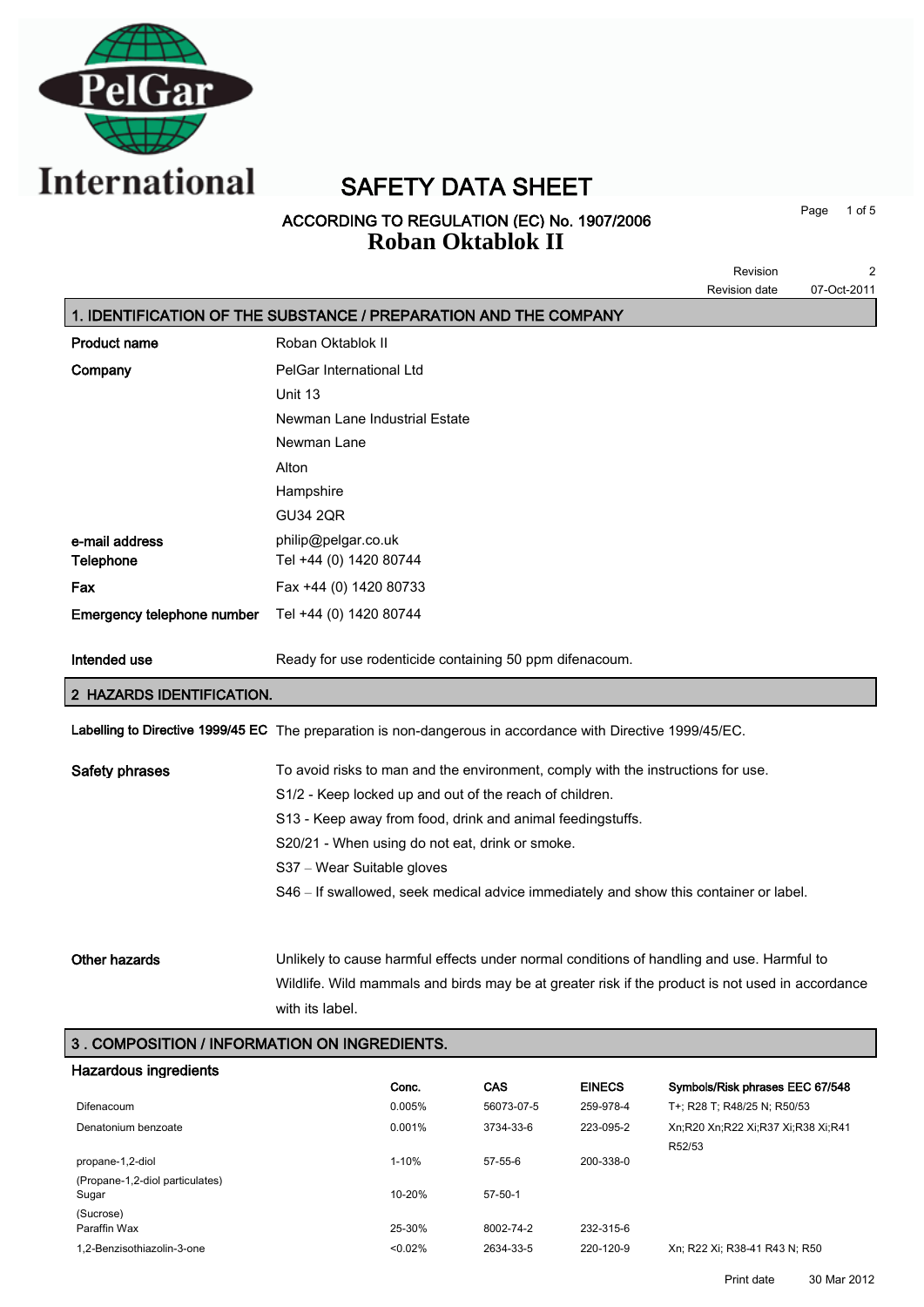# **Roban Oktablok II**

|                                       | Revision<br>2                                                                                         |
|---------------------------------------|-------------------------------------------------------------------------------------------------------|
|                                       | Revision date<br>07-Oct-2011                                                                          |
| <b>4. FIRST AID MEASURES</b>          |                                                                                                       |
| <b>Skin contact</b>                   | May cause skin irritation in susceptible persons. Remove contaminated clothing. Wash off immediately  |
|                                       | with plenty of soap and water. If irritation persists obtain medical attention. Contaminated clothing |
|                                       | should be washed and dried before re-use.                                                             |
| Eye contact                           | May cause eye irritation of susceptible persons. Rinse immediately with plenty of water and seek      |
|                                       | medical advice if irritation persists.                                                                |
| Inhalation                            | Unlikely to present an inhalation hazard unless excessive dust is present. Move the exposed person to |
|                                       | fresh air. Obtain medical advice immediately.                                                         |
| Ingestion                             | If swallowed, seek medical advice immediately and show this container or label.                       |
| <b>General information</b>            | In case of accident or if you feel unwell, seek medical advice immediately (show the label where      |
|                                       | possible). ADVICE FOR DOCTORS: Difenacoum is an anticoagulant which may produce                       |
|                                       | bleeding; this may be delayed for several days after exposure. If there is no active bleeding the     |
|                                       | INR (prothrombin time) should be measured on presentation and 48-72 hours after exposure. If          |
|                                       | the INR is greater than 4, administer Vitamin K1 (phytomenadione) 5-10 mg by slow intravenous         |
|                                       | injection (100 $\mu$ g/kg body weight for a child). Treatment with phytomenadione (orally or          |
|                                       | intravenously) may be required for several weeks. The advice of the National Poisons                  |
|                                       | Information Service (http://www.npis.org/) should be sought, particularly if active bleeding occurs.  |
|                                       |                                                                                                       |
| 5. FIRE FIGHTING MEASURES             |                                                                                                       |
| <b>Extinguishing media</b>            | Keep fire exposed containers cool by spraying with water if exposed to fire. Carbon dioxide (CO2)     |
|                                       | Alcohol resistant foam. Dry chemical. Use extinguishing media appropriate to the surrounding fire     |
|                                       | conditions.                                                                                           |
|                                       | Do NOT use  Do not use water jets.                                                                    |
|                                       |                                                                                                       |
| Protective equipment                  | In the event of fire. Wear: Self-contained breathing apparatus. Suitable gloves and boots.            |
| <b>6. ACCIDENTAL RELEASE MEASURES</b> |                                                                                                       |
| <b>Personal precautions</b>           | Wear suitable protective clothing, gloves and eye/face protection. See section 8.                     |
| <b>Environmental precautions</b>      | Prevent further leakage or spillage, if safe to do so.                                                |
| Clean up methods                      | Clean up promptly by sweeping or vacuum. Transfer to a suitably labelled container.                   |
|                                       | Subsequently, wash the contaminated area with water, taking care to prevent the washings              |
|                                       | entering sewers or drains.                                                                            |
| 7. HANDLING AND STORAGE               |                                                                                                       |
| Handling                              | Avoid contact with eyes and skin. Avoid formation of dust. Do not smoke eat or drink while            |
|                                       | handling this product. Always use good personal hygiene procedures when handling                      |
|                                       |                                                                                                       |
|                                       | chemicals. Wash hands and face before eating, drinking or smoking. Read the label before              |
|                                       | use. Unlikely to produce dust as the product is a wax block.                                          |
| <b>Storage</b>                        | Keep in a cool, dry, well ventilated area. Keep out of the reach of children. Keep away from          |
|                                       | food and animal feedstuffs. Keep away from oxidising agents.                                          |
|                                       |                                                                                                       |

Specific use **Ready for use rodenticide containing 50 ppm difenacoum.**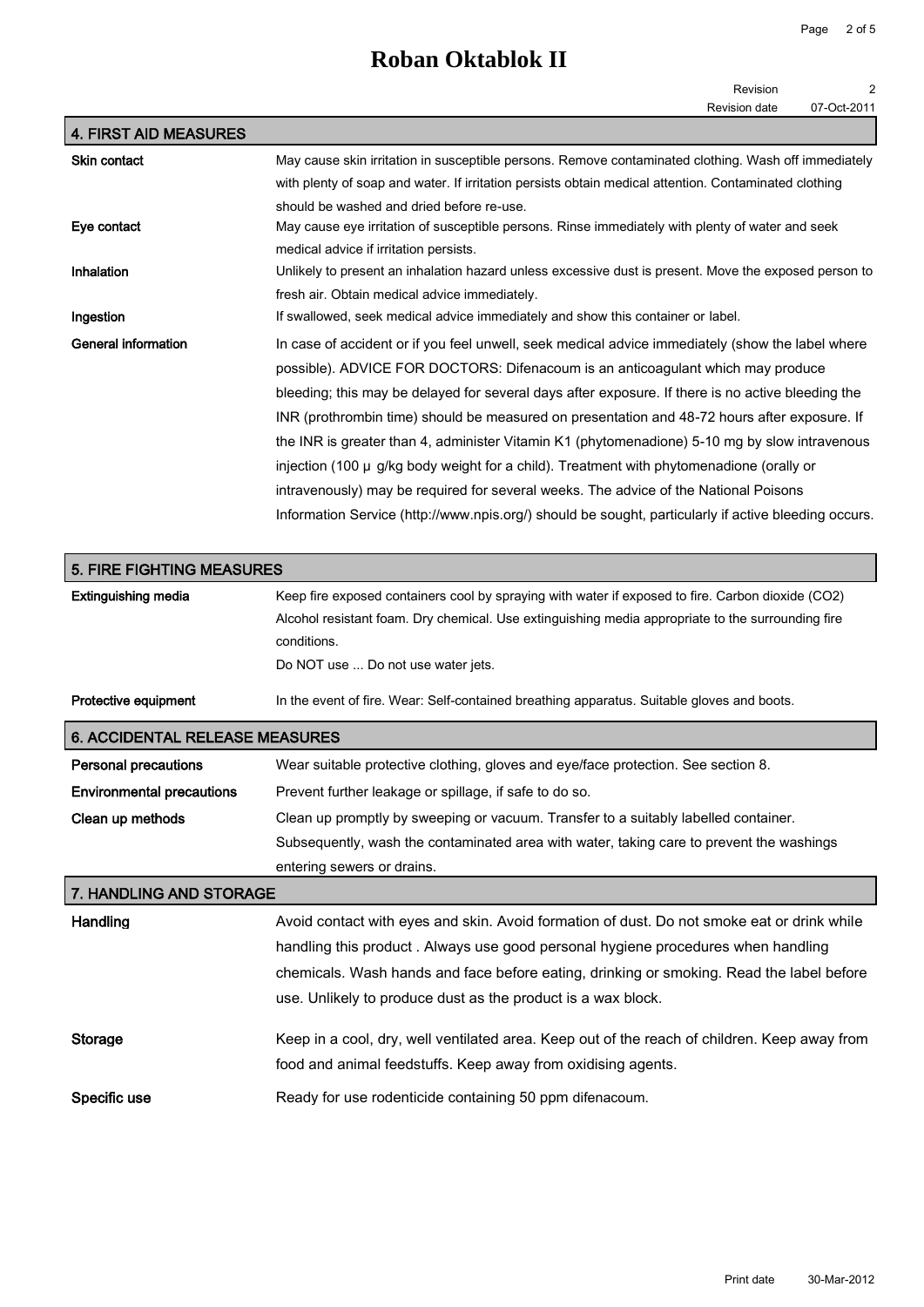#### Revision date 07-Oct-2011

#### 8. EXPOSURE CONTROLS / PERSONAL PROTECTION

#### Exposure limits

| propane-1,2-diol<br>(Propane-1,2-diol particulates)                  |                                                           | WEL 8-hr limit ppm: -<br>WEL 15 min limit ppm: -                                                              | WEL 8-hr limit mg/m3: 10<br>WEL 15 min limit mg/m3: -  |
|----------------------------------------------------------------------|-----------------------------------------------------------|---------------------------------------------------------------------------------------------------------------|--------------------------------------------------------|
| propane-1,2-diol<br>(Propane-1,2-diol total vapour and particulates) |                                                           | WEL 8-hr limit ppm: 150<br>WEL 15 min limit ppm: -                                                            | WEL 8-hr limit mg/m3: 474<br>WEL 15 min limit mg/m3: - |
| Sugar<br>(Sucrose)                                                   |                                                           | WEL 8-hr limit ppm: -<br>WEL 15 min limit ppm: -                                                              | WEL 8-hr limit mg/m3: 10<br>WEL 15 min limit mg/m3: 20 |
| Paraffin Wax                                                         |                                                           | WEL 8-hr limit ppm:<br>WEL 15 min limit ppm:                                                                  | WEL 8-hr limit mg/m3: 2<br>WEL 15 min limit mg/m3: 6   |
| Paraffin Wax<br>(Paraffin wax, fume)<br>Respiratory protection       |                                                           | WEL 8-hr limit ppm: -<br>WEL 15 min limit ppm: -<br>Not required under normal conditions of handling and use. | WEL 8-hr limit mg/m3: 2<br>WEL 15 min limit mg/m3: 6   |
| Hand protection                                                      | Impervious gloves.                                        |                                                                                                               |                                                        |
| Eye protection                                                       | Not required under normal conditions of handling and use. |                                                                                                               |                                                        |
| <b>Protective equipment</b>                                          | Impervious clothing. Boots.                               |                                                                                                               |                                                        |

### 9. PHYSICAL AND CHEMICAL PROPERTIES

| <b>Description</b>         | Wax Block.                             |
|----------------------------|----------------------------------------|
| Colour                     | Blue, Green or Red.                    |
| Odour                      | Slight.                                |
| <b>Flammability limits</b> | Combustible                            |
| <b>Relative density</b>    | Not available                          |
| <b>Melting point</b>       | $\sim$ 60 (for the wax) <sup>°</sup> C |

#### 10. STABILITY AND REACTIVITY

| <b>Stability</b>        | Stable under normal conditions.                                            |
|-------------------------|----------------------------------------------------------------------------|
| Conditions to avoid     | Heat, sparks and open flames.                                              |
| Materials to avoid      | Oxidising agents.                                                          |
| Hazardous decomposition | Combustion or thermal decomposition will produce toxic and irritant fumes. |
| products                |                                                                            |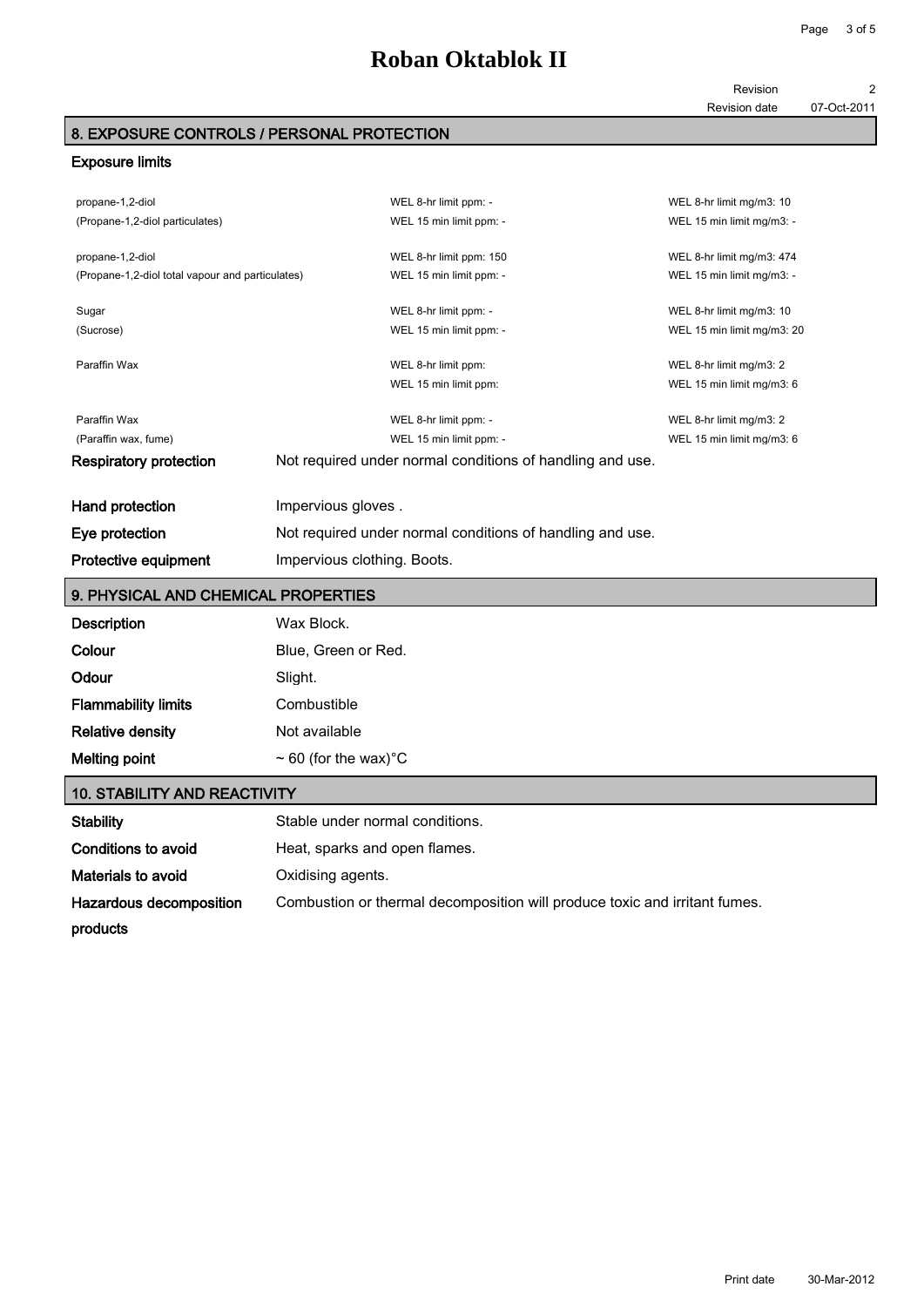Revision 2

Revision date 07-Oct-2011

### 11. TOXICOLOGICAL INFORMATION

| <b>Toxicological information</b>   |                                                                                                   |
|------------------------------------|---------------------------------------------------------------------------------------------------|
| Difenacoum                         | Oral Rat LD50 = $1.8 \text{ mg/kg}$                                                               |
|                                    | Dermal Rat LD50 = $51.5 - 63$ mg/kg<br>Inhalation Rat LC50/4 h = 16.27-20.74 $\mu$ g/l            |
| Denatonium benzoate                | Oral Rat LD50 = $749$ mg/kg                                                                       |
|                                    | Inhalation Rat LC50/4 h = $0.2$ mg/l                                                              |
|                                    | Oral Rat LD50 = $>2000$ mg.kg                                                                     |
| propane-1,2-diol                   | Oral Rat LD50 = $>2000$ mg.kg                                                                     |
| <b>Acute toxicity</b>              | ORL RAT LD50 approx. 30 g/kg (calculated).                                                        |
| Corrosivity                        | No irritation expected.                                                                           |
| Sensitization                      | Grain Dust and flour dust are respiratory sensitizers causing asthma. As the product is a         |
|                                    | wax block, it is unlikely to cause any problems.                                                  |
| Mutagenic effects                  | No evidence to suggest anticoagulant rodenticides are mutagenic.                                  |
| Carcinogenic effects               | No evidence to suggest anticoagulant rodenticides are carcinogenic.                               |
| <b>12. ECOLOGICAL INFORMATION</b>  |                                                                                                   |
| Ecotoxicity                        | As the product contains 50ppm Difenacoum, unlikely to be hazardous to aquatic life.               |
|                                    |                                                                                                   |
| Difenacoum                         | Algae EC50/72h = $0.51$ mg/l                                                                      |
|                                    | Daphnia LC50/48h = 0.91 mg/l<br>Rainbow trout LC50/96h = 0.33 mg/l                                |
|                                    |                                                                                                   |
| propane-1,2-diol                   | Daphnia EC50/48h = $4850$ mg/l                                                                    |
|                                    | Fish LC50/96h = $4600$ mg/l                                                                       |
| <b>Further information</b>         | Harmful to wildlife. Read all precautions before use.                                             |
|                                    |                                                                                                   |
| <b>13. DISPOSAL CONSIDERATIONS</b> |                                                                                                   |
| <b>General information</b>         | Dispose of as hazardous waste in compliance with all local and national regulations.              |
|                                    | Hazardous Waste Code 20 01 19                                                                     |
| Disposal of packaging              | Empty containers can be sent to landfill after cleaning, if in compliance with local and national |
|                                    | regulations.                                                                                      |
| <b>14. TRANSPORT INFORMATION</b>   |                                                                                                   |
| <b>Further information</b>         | Not classified as dangerous for transport.                                                        |
| <b>15. REGULATORY INFORMATION</b>  |                                                                                                   |
| Labelling                          | The product is classified as non hazardous and is labelled in accordance with Biocides            |
|                                    | Directive 98/8 EEC.                                                                               |
|                                    | Read the label before use.                                                                        |
|                                    |                                                                                                   |
| Safety, Health and                 | Regulation (EC) 1907/2006, Regulation (EC) 1272/2008 and                                          |
| <b>Environmental Regulations</b>   | Regulation (EC) 453/2010.                                                                         |
|                                    | Biocides Directive 98/8 EEC.                                                                      |
|                                    |                                                                                                   |